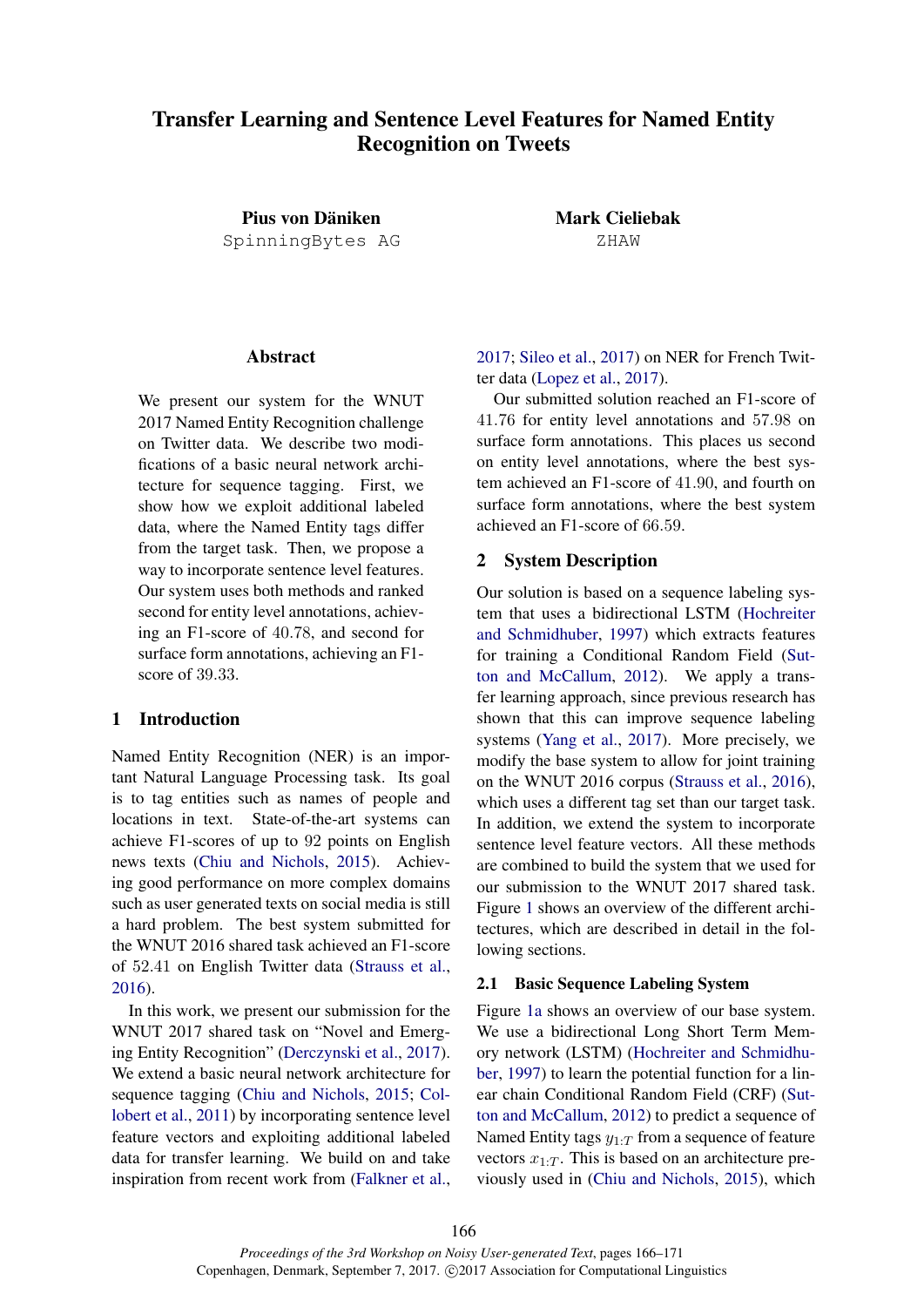

Figure 1: Overview Of The Different Network Architectures Used

achieved state-of-the-art performance for Named Entity Recognition on the English CoNLL 2003 data set (Tjong Kim Sang and De Meulder, 2003).

**Bidirectional LSTM**: For every word in  $w_t$  in a given input sentence  $w_{1:T}$ , we first compute a feature vector  $x_t$ , which is the concatenation of all the word level features described in Section 2.5. The sequence of feature vectors  $x_{1:T}$  is then fed to a bidirectional LSTM. The output of both the forward and backward LSTM are concatenated to get  $o_{1:T}$ , which get passed through a Rectified Linear Unit, (ReLU) (Nair and Hinton, 2010). Every  $o_t \in o_{1:T}$  then gets passed through a fully connected feed-forward network with one hidden layer and  $ReLU$  activation:  $s_t =$  $W_2$  relu( $W_1o_t + b_1$ ) +  $b_2$ . Let  $N_{tags}$  be the number of possible NER-tags,  $d_o$  the dimension of  $o_t$ and  $d_h$  the dimension of the hidden layer. The resulting vector  $s_t \in \mathbb{R}^{N_{tags}}$  represents a score for every possible tag  $y$  at time step  $t$ . The values  $W_1 \in \mathbb{R}^{d_h \times d_o}$ ,  $b_1 \in \mathbb{R}^{d_h}$ ,  $W_2 \in \mathbb{R}^{N_{tags} \times d_h}$  and  $b_2 \in \mathbb{R}^{N_{tags}}$  are weights of the feed-forward network.

Conditional Random Field: A linear chain CRF models the conditional probability of an output sequence  $y_{1:T}$  given an input sequence  $x_{1:T}$  as:

$$
p(y_{1:T}|x_{1:T}) = \frac{1}{Z(x_{1:T})} \prod_{t=1}^{T} e^{\phi(y_{t-1}, y_t, x_{1:T}, t, \Theta)}
$$
\n(1)

where  $Z(x_{1:T})$  is a normalization constant:

$$
Z(x_{1:T}) = \sum_{\forall y_{1:T}} \prod_{t=1}^{T} e^{\phi(y_{t-1}, y_t, x_{1:T}, t, \Theta)} \qquad (2)
$$

 $\phi$  is a potential function parametrized by a set of parameters Θ. In our case we use:

$$
\phi(y_{t-1}, y_t, x_{1:T}, t, \Theta = {\theta, A}) =
$$
  

$$
s_{\theta, y_t, t} (x_{1:T}) + A_{y_{t-1}, y_t}
$$
 (3)

Let  $\theta$  be the parameters of the network described above. Then  $s_{\theta,y_t,t}(x_{1:T})$  is the score that the network parametrized by  $\theta$  outputs for tag  $y_t$  at time step t given the input sequence  $x_{1:T}$ .  $A \in$  $\mathbb{R}^{N_{tags} \times N_{tags}}$  is a matrix such that  $A_{i,j}$  is the score of transitioning from tag i to tag j.

Training: During training we try to maximize the likelihood of the true tag sequence  $y_{1:T}$  given the input feature vectors  $x_1 \cdot T$ . We use the Adam (Kingma and Ba, 2014) algorithm to optimize the parameters  $\Theta = \{\theta, A\}$ . Additionally we perform gradient clipping (Pascanu et al., 2012) and apply dropout (Srivastava et al., 2014) to the LSTM outputs  $o_1 \tau$ . The neural network parameters  $\theta$  are randomly initialized from a normal distribution with mean zero and variance according to (Glorot and Bengio, 2010) (normal Glorot initialization). The transition scores A are initialized from a uniform distribution with mean zero and variance according to (Glorot and Bengio, 2010), (uniform Glorot initialization).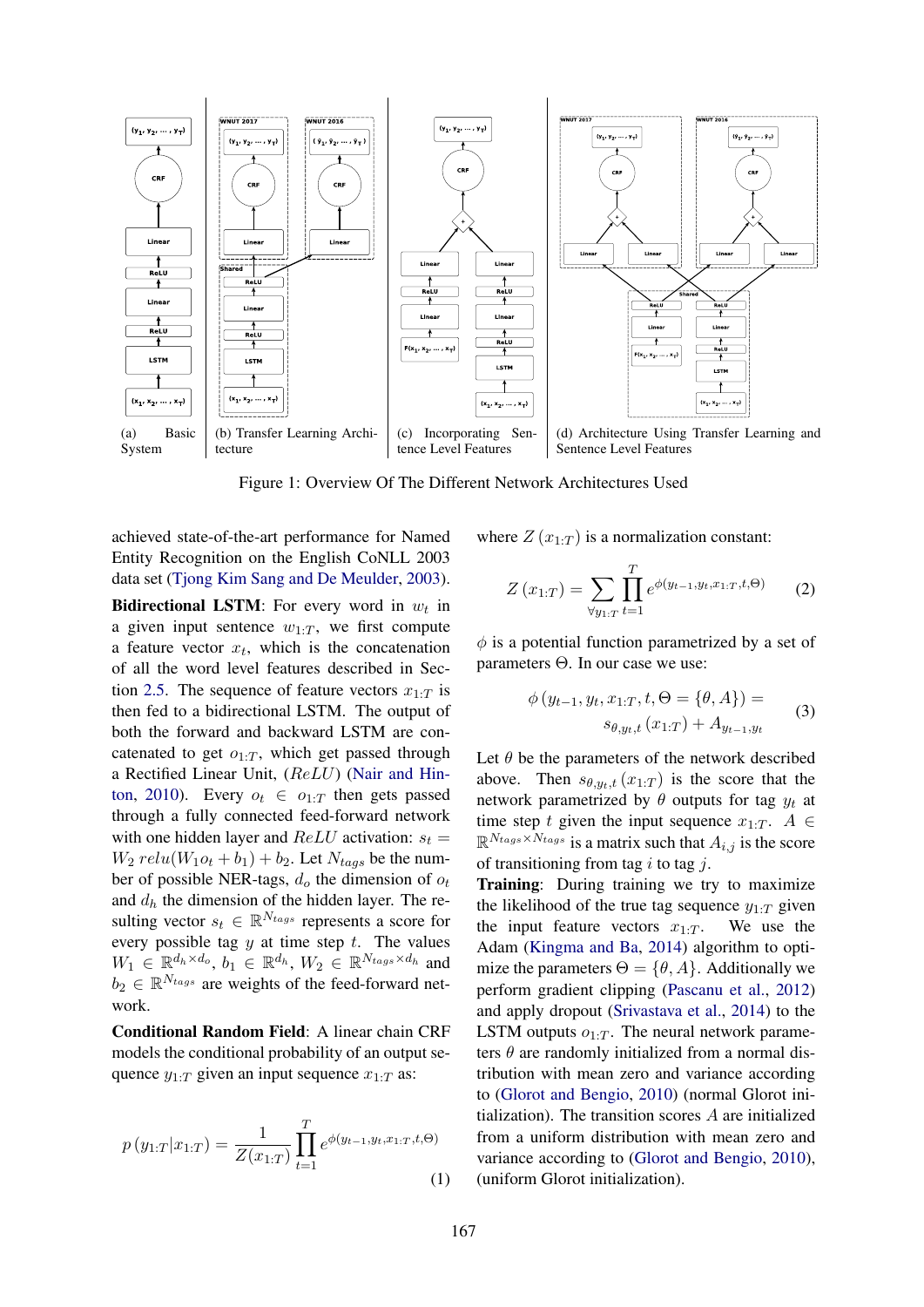#### 2.2 Transfer Learning

In this setting we use the WNUT 2016 corpus (Strauss et al., 2016) as an additional source of labeled data. The idea is to train the upper layers of the neural network on both datasets to improve its generalization ability. It was shown in (Yang et al., 2017) that this can improve the system performance. Figure 1b gives an overview of our transfer learning architecture.

Modified Architecture: We share all network layers except for the last linear projection to get separate tag scores for each data set:

$$
s_t^{2016} = W_2^{2016} relu(W_1o_t + b_1) + b_2^{2016}
$$
  
\n
$$
s_t^{2017} = W_2^{2017} relu(W_1o_t + b_1) + b_2^{2017}
$$
 (4)

The resulting tag scores get fed to separate CRFs, which have separate transition matrices  $A^{2016}$  and  $A^{2017}$ .

Training: During training we alternately use a batch from each dataset and backpropagate the loss of the corresponding CRF.

#### 2.3 Incorporating Sentence Level Features

Figure 1c shows how we include sentence level features into our architecture. In this setting we take an additional feature vector  $f_{sent}$  =  $F(x_{1:T}) \in \mathbb{R}^{d_{sent}}$  for each input sentence  $x_{1:T}$ . Modified Architecture: We use an additional feed-forward network to extract tag scores  $s_{sent} \in$  $\mathbb{R}^{N_{tags}}$  from the sentence feature vector  $f_{sent}$ :

$$
s_{sent} = W_{2,sent} \, relu \, (W_{1,sent} f_{sent} + b_{1,sent}) + b_{2,sent}
$$

The dimensions used are:  $W_{1,sent} \in$  $\mathbb{R}^{d_h, \textit{sent}} \times^{d_{sent}}, \; b_{1, sent} \; \in \; \mathbb{R}^{d_h, \textit{sent}}, \; W_{2, sent} \; \in$  $\mathbb{R}^{N_{tags} \times d_{h,sent}}$  and  $b_{2,sent} \in \mathbb{R}^{N_{tags}}$ . The value  $d_{h, sent}$  is the dimension of the hidden layer of the feed-forward network. Let  $s_{1:T,word}$  be the scores that the basic network described in Section 2.1 outputs for sequence  $x_{1:T}$ . To get the final scores  $s_{1:T}$  fed to the CRF we add  $s_{sent}$  to every  $s_{t,word} \in s_{1:T,word}$ :  $s_t = s_{sent} + s_{t,word}$ .

#### 2.4 Combined System

The combined system adds the sentence level features to the transfer learning architecture. We share all layers except the linear projections to tag scores for both sentence features and word features in a manner analogous to Sections 2.2 and 2.3. The resulting architecture is shown in Figure 1d.



Figure 2: Neural Network used to extract character level features

### 2.5 Features

Word Embeddings: We use the FastText (Bojanowski et al., 2016) library to compute word embeddings. We train the model on a corpus of 200 million tweets and all tweets from the WNUT 2016 and WNUT 2017 corpora. The vocabulary contains all words occurring at least 10 times. Other parameters use the default values set by the library  $<sup>1</sup>$ . In particular, the size of the context win-</sup> dow is set to 5 and the embedding dimension is 100.

This results in an embedding matrix  $E_{word} \in$  $\mathbb{R}^{N_{vocab}\times 100}$ , where  $N_{vocab}$  is the number of unique tokens in the WNUT 2016 and WNUT 2017 corpora. FastText predicts embedding vectors for words that were out-of-vocabulary during training by considering character n-grams of the word. The embedding matrix  $E_{word}$  is not updated during training.

Word Capitalization Features: Following (Chiu and Nichols, 2015) we add explicit capitalization features, since capitalization information is lost during word embedding lookups. The 6 feature options are: *all capitalized*, *uppercase initial*, *all lower cased*, *mixed capitalization*, *emoji* and *other*. An embedding matrix  $E_{wordCap} \in$  $\mathbb{R}^{6 \times d_{wordCap}}$  is used to feed these features to the network and updated during training via backpropagation.  $E_{wordCap}$  is initialized using normal Glorot initialization.

Character Convolution Features: A convolutional neural network is used to extract additional character level features. Its architecture is shown in Figure 2. First, we add special padding tokens

<sup>1</sup>https://github.com/facebookresearch/ fastText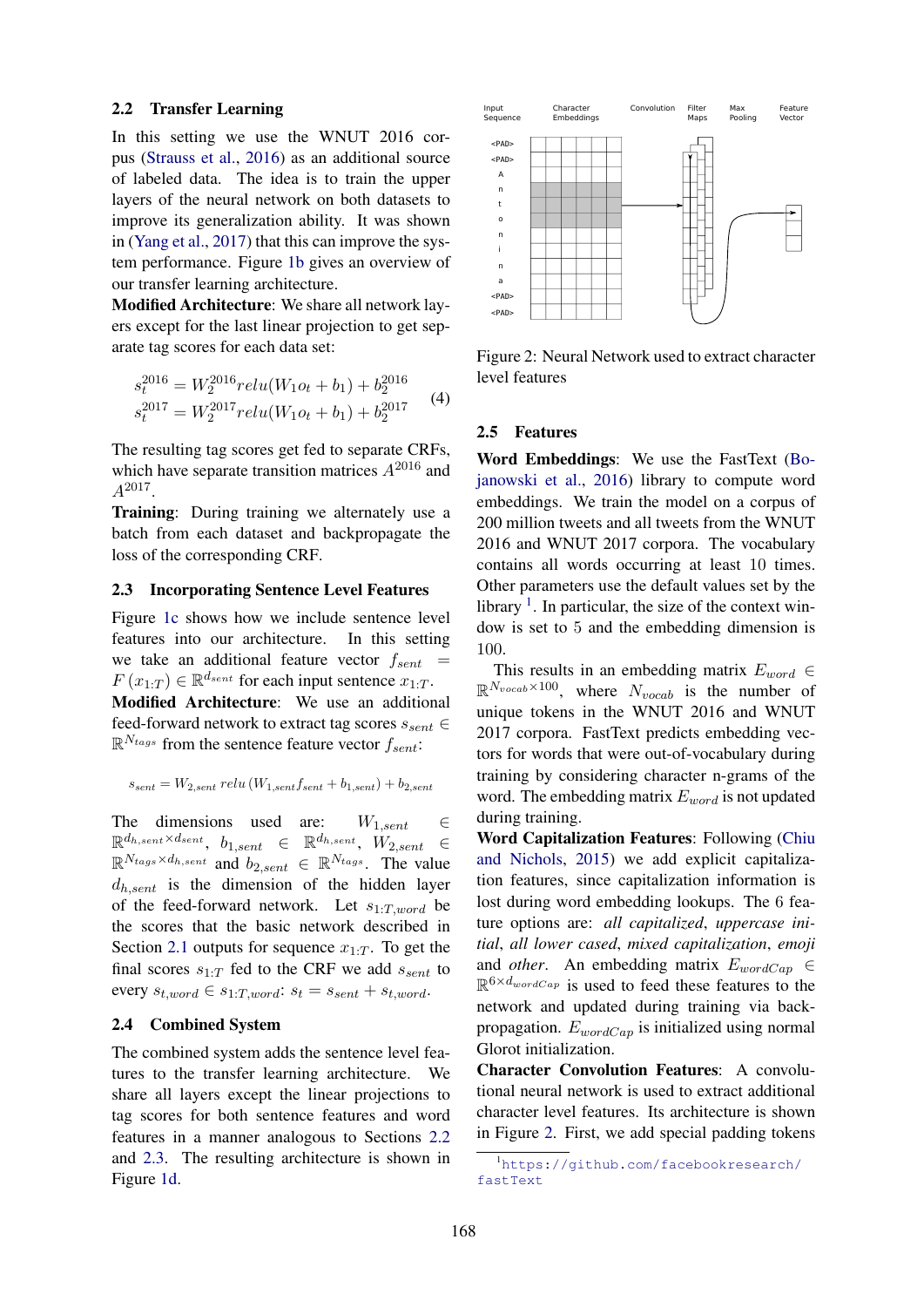on both sides of the character sequence  $w$ , to extend it to a target length,  $l_{w,max}$ . If there is an odd number of paddings, the additional padding is added on the right. For sequences longer than  $l_{w,max}$ , only the first  $l_{w,max}$  characters are used. An embedding matrix  $E_{char} \in \mathbb{R}^{N_c \times d_c}$  maps characters to  $\mathbb{R}^{d_c}$  vectors.  $N_c$  is the number of unique characters in the dataset with the addition of the padding token.

Using  $E_{char}$ , we embed the padded sequence w and get  $C_w \in \mathbb{R}^{l_w, max \times d_c}$ . A set of m convolution filters  $\in \mathbb{R}^{d_c \times h}$  is then applied to  $C_w$ . This results in *m* feature maps  $M_i \in \mathbb{R}^{\{w,\max-h+1\}}$ , which are passed through a ReLU activation. The final feature vector  $F \in \mathbb{R}^m$  is attained by max pooling, such that  $F_i = \max M_i$ .

The embedding matrix is initialized using uniform Glorot initialization. The  $m$  convolution filters are initialized using normal Glorot initialization.

Character Capitalization Convolution Features: Analogous to the word capitalization features, we use additional character capitalization features. The feature options are: *upper*, *lower*, *punctuation*, *numeric* and *other*. We apply a neural network with the same architecture as described above to extract the final character capitalization feature vector.

Sentence Embeddings: In (Pagliardini et al., 2017) the authors introduce sent2vec, a new method for computing sentence embeddings. They show that these embeddings provide improved performance for several downstream tasks.

To train the sent2vec model, we use the same training set as the one used for word embeddings and we use default values for all the model parameters<sup>2</sup>. In particular, the resulting sentence feature vectors are in  $\mathbb{R}^{100}$ .

# 3 Experiments

We implemented the system described in Section 2.4 using the Tensorflow framework  $3$ .

We monitored the systems performance during training and aborted experiments that had an F1 score of less than 40 after two epochs (evaluated on the development set). We let successful experiments run for the full 6 epochs (cf. Section 3.2). For the submission to WNUT 2017, we ran 6 successful experiments and submitted the one which

| Parameter                 | Value       |
|---------------------------|-------------|
| $l_{w,max}$               | 30          |
| $N_{tags}$ WNUT 2016      | 21          |
| $N_{tags}$ WNUT 2017      | 13          |
| $d_{wordCap}$             | 6           |
| $d_c$                     | 15          |
| LSTM hidden units         | 64          |
| $d_{h, word}$             | 128         |
| $d_{h,sent}$              | 128         |
| m                         | 10          |
| h.                        | 3           |
| Dropout rate              | 0.3         |
| <b>Learning Rate</b>      | $\,0.003\,$ |
| <b>Gradient Clip Norm</b> | 2           |
| Batch size                | 100         |
| Number of epochs          | 6           |

Table 1: Model Parameters

had the highest entity level F1-score on the development set.

#### 3.1 Preprocessing

Tokenization: Since the WNUT 2016 and WNUT 2017 corpora are in the CoNLL format, they are already tokenized. To tokenize the additional tweets used for training word and sentence embeddings (cf. Section 2.5), we use the Twitter tokenizer provided by the Python NLTK library<sup>4</sup>.

Token Substitution: We perform some simple pattern-based token substitutions. To normalize Twitter user handles, we substitute every word starting with an *@* character by a special user token. Similarly, all words starting with the prefix *http* are replaced by a url token. Finally, for words longer than one character, we remove up to one initial *#* character.

#### 3.2 Model Parameters

Table 1 shows the parameters used for training the model.

## 3.3 Experiments Performed After The Submission

Following the submission, we conducted additional experiments to investigate the influence of the transfer learning approach and sent2vec features on the system performance.

<sup>2</sup>https://github.com/epfml/sent2vec

<sup>3</sup>https://www.tensorflow.org/

<sup>4</sup>http://www.nltk.org/api/nltk. tokenize.html#module-nltk.tokenize. casual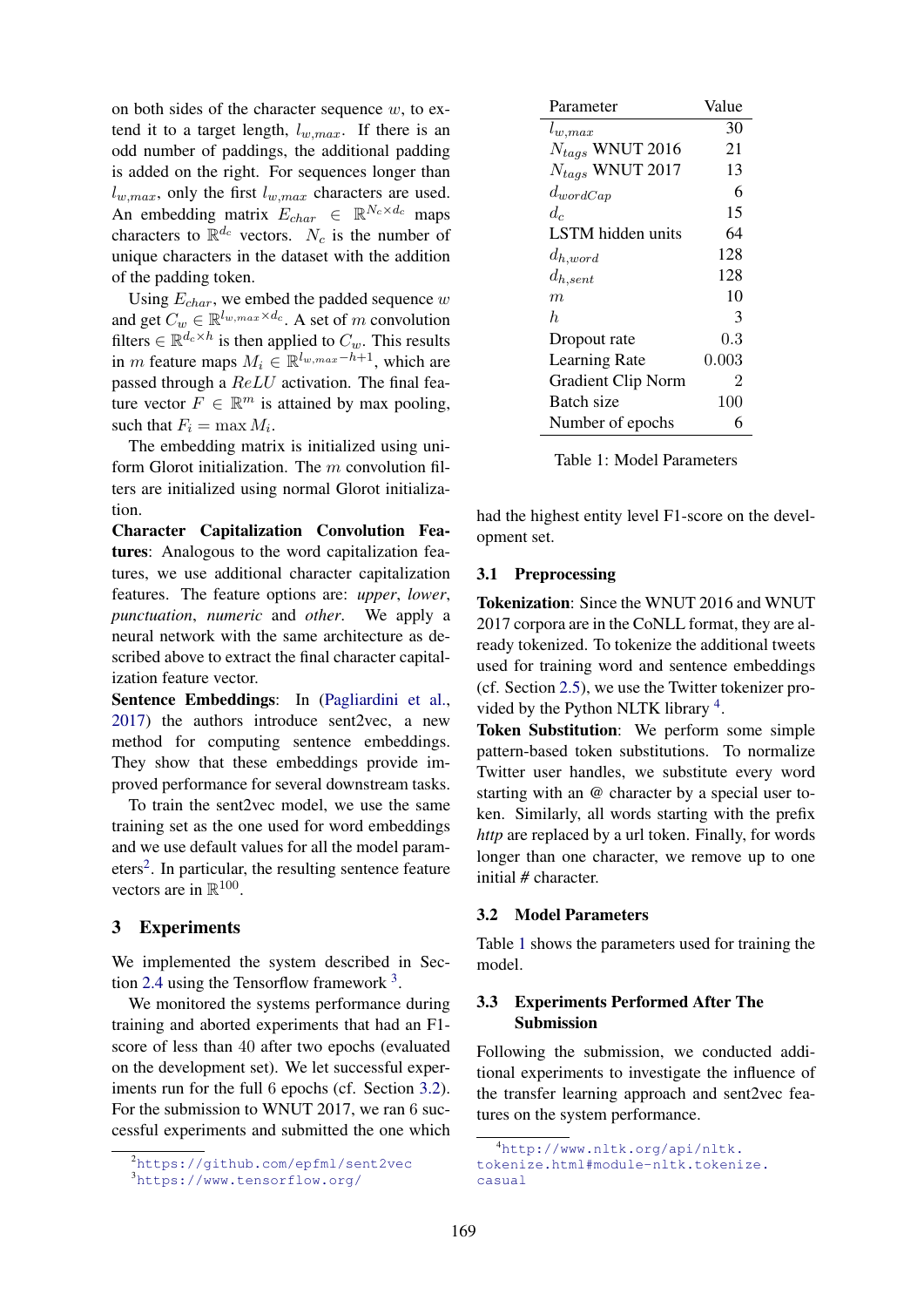|                         |                | Precision $(\% )$ |                | Recall $(\% )$ | F1    |        |  |
|-------------------------|----------------|-------------------|----------------|----------------|-------|--------|--|
|                         | Stddev<br>Mean |                   | Stddev<br>Mean |                | Mean  | Stddev |  |
| Surface Forms           | 45.55          | 0.47              | 34.94          | 0.87           | 39.54 | 0.55   |  |
| <b>Entities Overall</b> | 47.23          | 0.55              | 36.33          | 0.83           | 41.06 | 0.52   |  |
| Corporation             | 8.81           | 0.99              | 10.86          | 1.62           | 9.70  | 1.14   |  |
| Creative Work           | 22.41          | 2.55              | 11.03          | 1.50           | 14.73 | 1.73   |  |
| Group                   | 39.27          | 7.47              | 9.49           | 2.20           | 15.13 | 2.86   |  |
| Location                | 58.55          | 2.88              | 47.11          | 1.79           | 52.12 | 0.66   |  |
| Person                  | 57.82          | 1.60              | 63.60          | 1.10           | 60.55 | 0.84   |  |
| Product                 | 22.47          | 2.17              | 7.87           | 1.93           | 11.60 | 2.38   |  |

Table 2: Aggregated performance of all experiments, run before the submission, evaluated on the test set

|                         | Precision $(\%)$ | Recall $(\%)$ | F1    |
|-------------------------|------------------|---------------|-------|
| Surface Forms           | 45.47            | 34.66         | 39.33 |
| <b>Entities Overall</b> | 47.09            | 35.96         | 40.78 |
| Corporation             | 8.24             | 11.67         | 9.66  |
| <b>Creative Work</b>    | 21.92            | 11.76         | 15.31 |
| Group                   | 31.71            | 9.22          | 14.29 |
| Location                | 58.95            | 44.80         | 50.91 |
| Person                  | 57.67            | 61.97         | 59.74 |
| Product                 | 20.00            | 5.13          | 8.16  |

Table 3: Performance of the submitted annotations evaluated on the test set

For each of the 4 systems described in Section 2, we ran 6 experiments. We use the same parameters as shown in Section 3.2.

## 4 Results

Table 2 shows precision, recall and F1-score of our system. We compute the mean and standard deviations over the 6 successful experiments we considered for submission (cf. Section 3). Table 3 shows the breakdown of the performance of the annotations we submitted for the WNUT 2017 shared task.

Table 4 shows the performance of the different subsystems proposed in Section 2. We report the mean and standard deviation over the 6 experiments we performed after submission, for every system.

All reported scores were computed using the evaluation script provided by the task organizers.

## 5 Discussion

From table 4 we can see that using sent2vec features increases precision and decreases recall slightly, leading to an overall lower performance compared to the basic system. The transfer learning system shows a more substantial decrease in precision and increase in recall and overall per-

forms best out of the 4 systems. Combination of the two approaches is counterproductive and outperforms the basic system only slightly.

During training we observed that restarting experiments as described in Section 3 was only necessary when using sent2vec features.

One weakness of our transfer learning setting is that the two datasets we used have almost identical samples and only differ in their annotations. The WNUT 2016 corpus uses 10 entity classes: *company*, *facility*, *Geo location*, *movie*, *music artist*, *other*, *person*, *product*, *sports team*, and *TV show*. Further work is needed to study the effect of using an unrelated data set for transfer learning.

#### 6 Conclusion

We described a deep learning approach for Named Entity Recognition on Twitter data, which extends a basic neural network for sequence tagging by using sentence level features and transfer learning. Our approach achieved 2nd place at the WNUT 2017 shared task for Named Entity Recognition, obtaining an F1-score of 40.78.

For future work, we plan to explore the power of transfer learning for NER in more depth. For instance, it would be interesting to see how annotated NER data for other languages or other text types affects the system performance.

# **References**

- Piotr Bojanowski, Edouard Grave, Armand Joulin, and Tomas Mikolov. 2016. Enriching word vectors with subword information. *ArXiv e-prints* https://arxiv.org/abs/1607.04606.
- Jason P. C. Chiu and Eric Nichols. 2015. Named Entity Recognition with Bidirectional LSTM-CNNs. *ArXiv e-prints* https://arxiv.org/abs/1511.08308.
- Ronan Collobert, Jason Weston, Léon Bottou, Michael Karlen, Koray Kavukcuoglu, and Pavel Kuksa. 2011. Natural language processing (almost) from scratch. *Journal of Machine Learning Research* 12:2493–2537.
- Leon Derczynski, Eric Nichols, Marieke van Erp, and Nut Limsopatham. 2017. Results of the WNUT2017 Shared Task on Novel and Emerging Entity Recognition. In *Proceedings of the 3rd Workshop on Noisy, User-generated Text (W-NUT) at EMNLP*. ACL.
- Nicole Falkner, Stefano Dolce, Pius von Däniken, and Mark Cieliebak. 2017. Swiss Chocolate at CAp 2017 NER challenge: Partially annotated data and